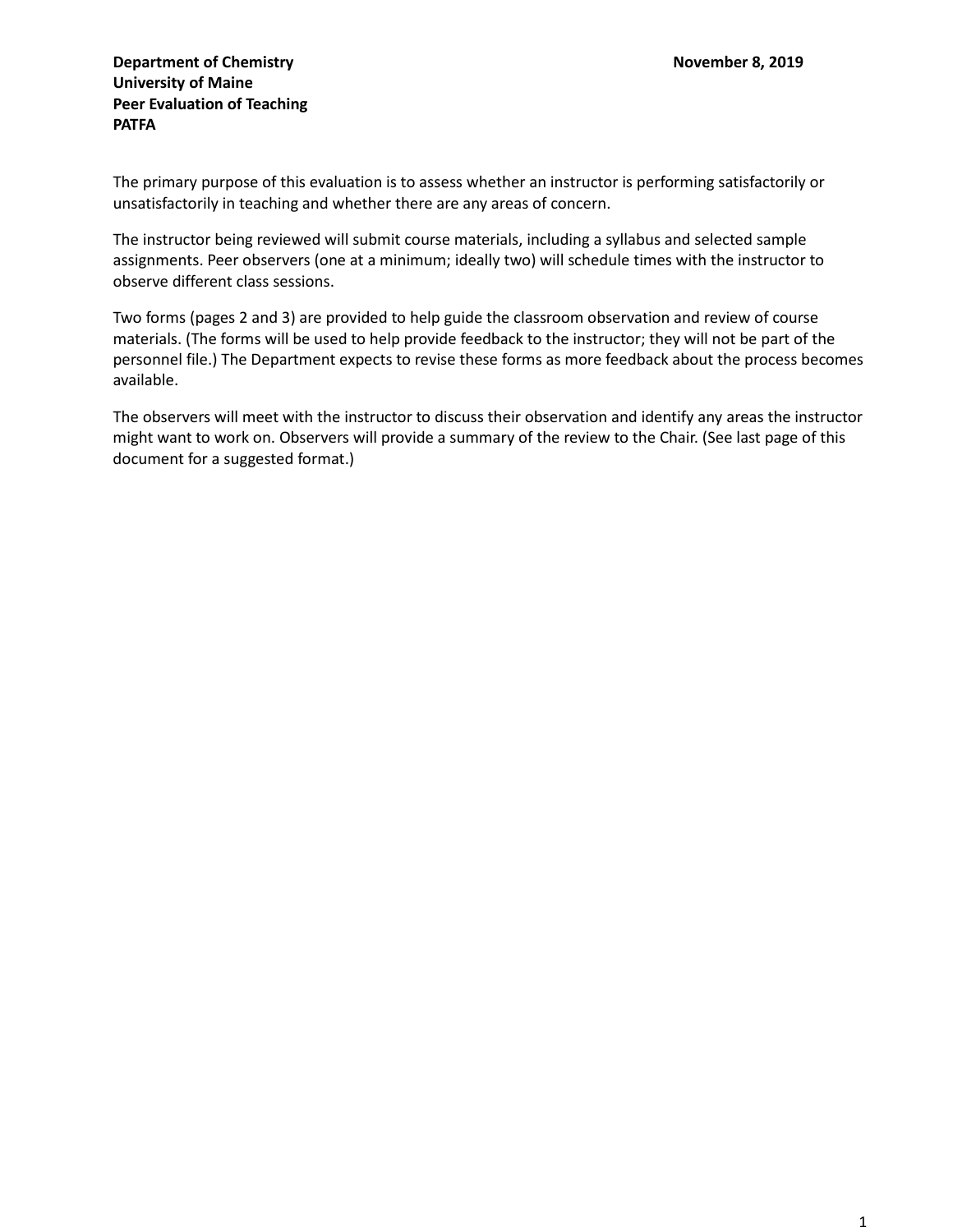## **Class Observation Guide**

Course: \_\_\_\_\_\_\_\_\_\_\_\_\_\_\_\_\_\_\_\_\_\_\_\_\_\_\_ Instructor: \_\_\_\_\_\_\_\_\_\_\_\_\_\_\_\_\_\_\_\_\_\_\_\_\_\_\_\_\_\_\_\_ Date: \_\_\_\_\_\_\_\_\_\_\_\_\_\_\_\_\_\_\_\_\_\_

The instructor:

- 1. was well prepared for class
- 2. was knowledgeable about the subject matter
- 3. was enthusiastic about the subject matter
- 4. spoke clearly, audibly, and confidently
- 5. used a variety of relevant illustrations/examples
- 6. made effective use of the board and or visual aides
- 7. asked stimulating and challenging questions and allots time for students to discuss
- 8. effectively held class's attention
- 9. achieved active student involvement
- 10. treated students with respect

What worked well in the class?

What could have been improved?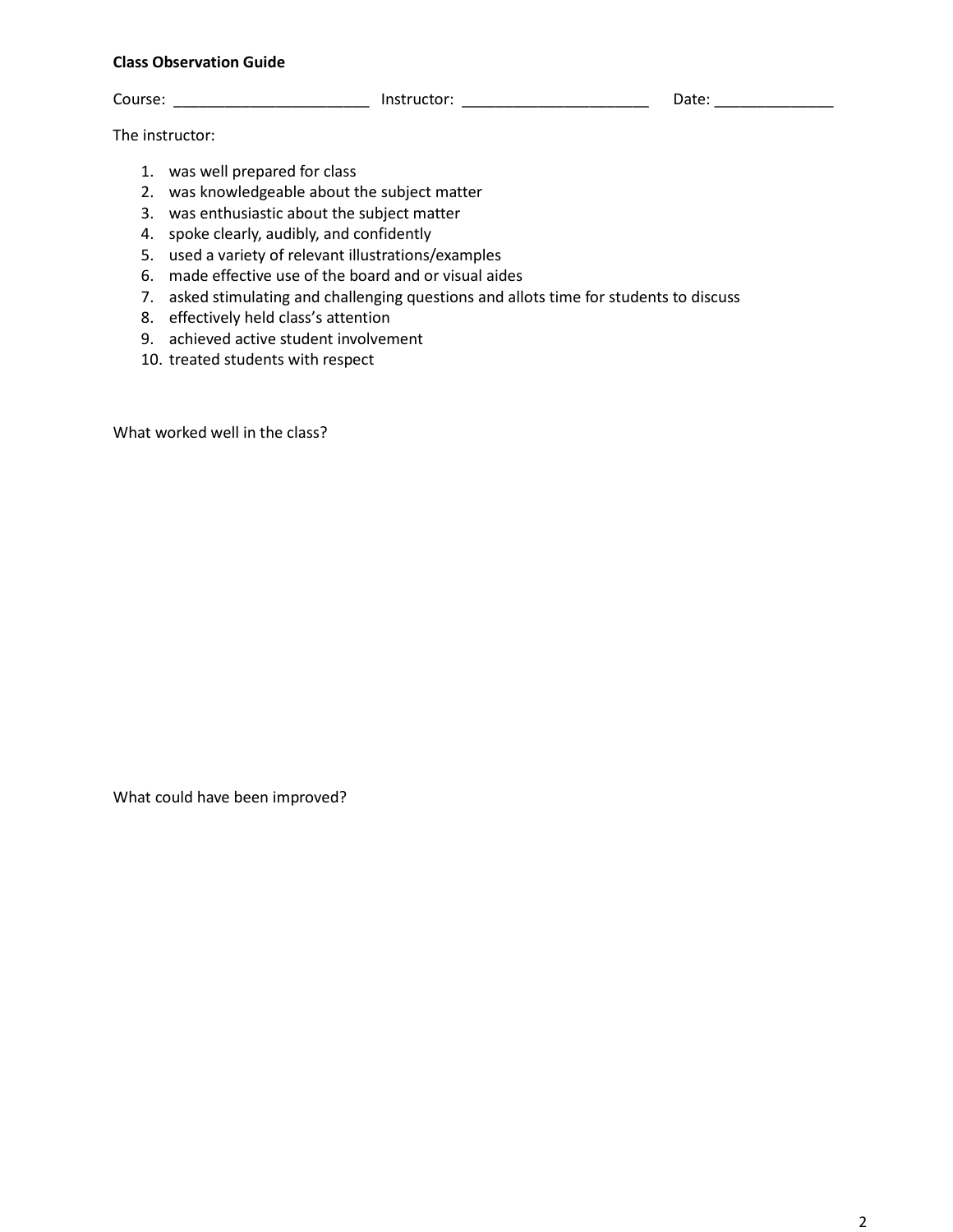## **Course Materials Review Guide**

Course: \_\_\_\_\_\_\_\_\_\_\_\_\_\_\_\_\_\_\_\_\_\_\_\_\_\_\_\_ Instructor: \_\_\_\_\_\_\_\_\_\_\_\_\_\_\_\_\_\_\_\_\_\_\_\_\_\_\_\_\_\_\_ Date: \_\_\_\_\_\_\_\_\_\_\_\_\_\_\_\_\_\_\_\_\_\_

Syllabus:

- 1. course content includes the appropriate topics.
- 2. course content reflects the current state of the field.
- 3. learning objectives are clear and appropriate.
- 4. course policies and rules are clear and appropriate.

Sample assignments (tests, problem sets, papers):

- 1. are consistent with learning objectives and appropriately challenging
- 2. tests are clearly written and reasonable in length

What are the strengths of the course materials?

What could have been improved?